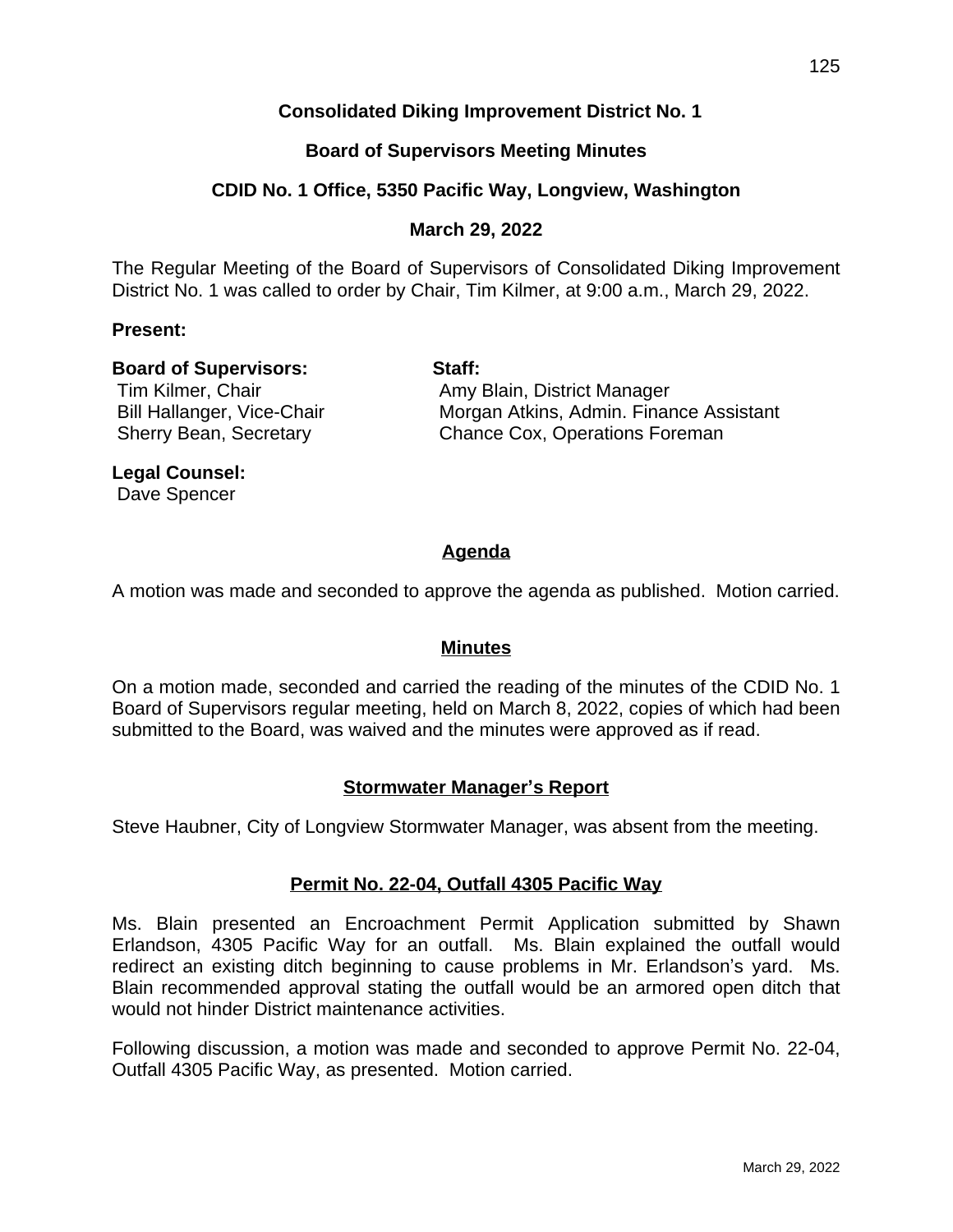### **Engineer's Report**

Amy Blain, District Manager, reported on the following:

Nippon Dynawave Packaging completed emergency repairs along the Columbia River Levee. Ms. Blain explained the levee was partially excavated while cleaning bark chips. Ms. Blain communicated the repair to the U.S. Army Corps of Engineers (USACE) and Nippon Dynawave Packaging is using the District's specific provisions to fill, compact, materials and hydroseeding. Ms. Blain noted she will recommend armoring the ditch bank instead of hydroseeding for this particular location to prevent future damage while cleaning.

Project No. 22-11, Coal Creek Paving: Lakeside Industries completed paving the levee from the Main Pump Station to Coal Creek and additions. Ms. Blain reported Carney Construction is hauling additional rock to finish the gravel shoulderes.

Project No. 22-12, Generator Upgrades: District staff met onsite with R&W Engineering Inc. and are working to finalize manual transfer switch designs for the pump station generator upgrades. Ms. Blain explained R&W Engineering Inc. worked with Cowlitz Public Utilities Department (PUD) regarding load studies and estimate the manual transfer switches will cost approximately \$32,000 at 48th Avenue Pump Station and \$68,000 at Oregon Way Pump Station. Ms. Blain noted the difference in cost is to relocate an existing meter at the Oregon Way Pump Station. Ms. Blain stated once manual transfer switches are installed District staff will be able to connect a trailer mounted generator easily using color coded connections. Ms. Blain stated the City was involved with the design phase to make similar upgrades to their buildings in the future for potential shared use of generators and/or assistance in a storm event.

Discussion followed regarding upgrading other pump stations and budgeting for a trailer mounted generator.

### **Operations Foreman Report**

Chance Cox, Operations Foreman, reported on the following maintenance activities:

- Changing the oil at all the pump stations.
- Mowing with the zero-turn riding lawn mower.
- Working to resolve water issues at the Main Pump Station with the City and Carney Construction.
- Pre-emergent spraying operations to ensure we're prepared for the 2023 USACE levee inspection.

#### **Attorney's Report**

Dave Spencer, Legal Counsel, had nothing new to report.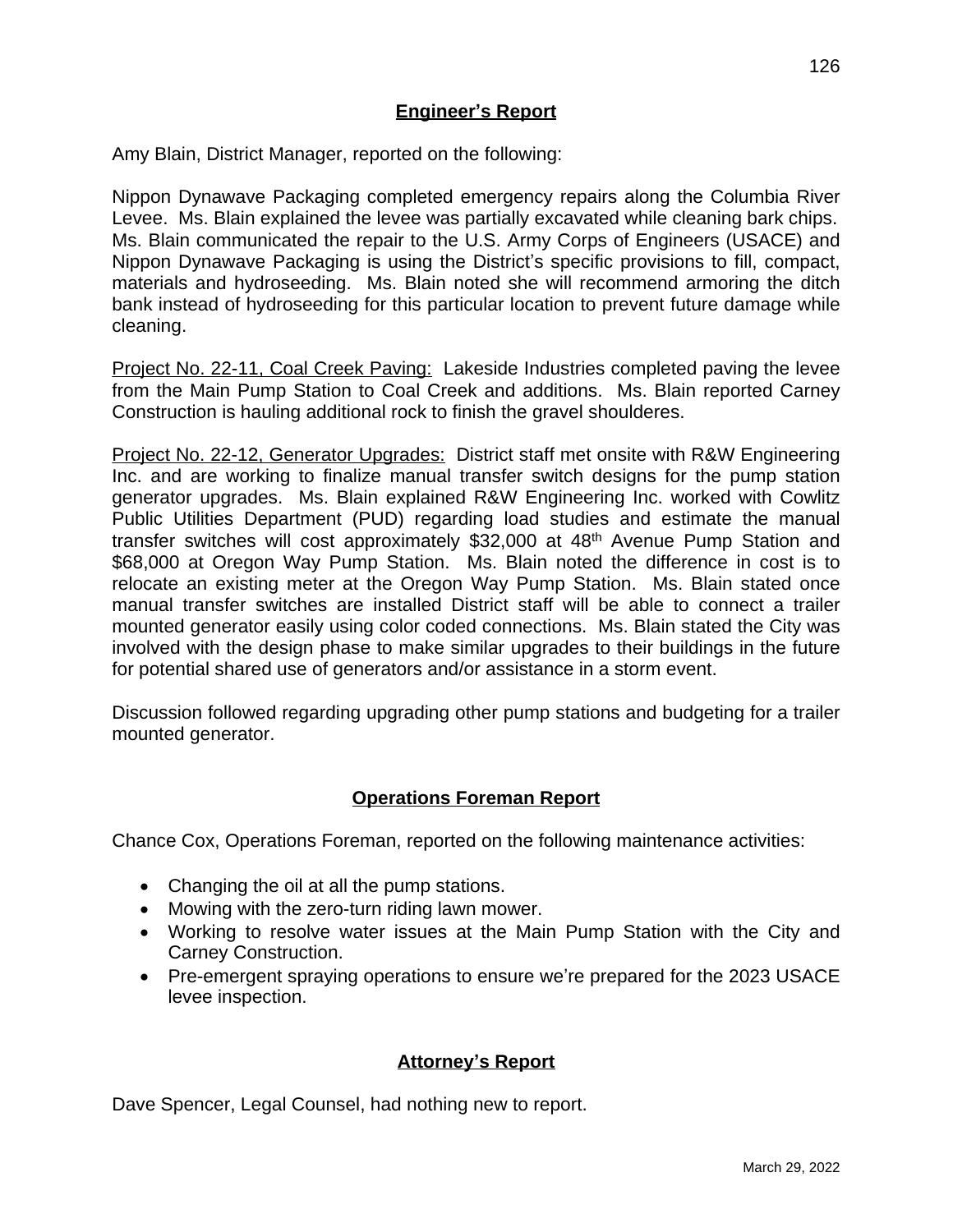### **Old Business**

Request of Qualifications for Legal Counsel: Ms. Blain, Mr. Kilmer, and Mr. Spencer interviewed two candidates for Legal Counsel. Ms. Blain stated both candidates were qualified to suit the District and more than capable to do the job. Mr. Kilmer stated Frank Randolph was the favored candidate for knowledge specific to the District and time flexibility. Mr. Randolph proposed an hourly rate of \$220 plus actual expenses to which Mr. Spencer proposed a minimum monthly wage of \$1,000.

Following discussion, a motion was made and seconded to hire Frank Randolph as Legal Counsel effective May 1, 2022 at \$220 an hour, plus actual expense, but not less than \$1,000 per month. Motion carried.

## **New Business**

City of Longview Bicycle and Pedestrian Master Plan: Ms. Blain and Mr. Cox met with the City regarding a master plan for a bicycle and pedestrian path containing 88 total projects. Ms. Blain explained 10 of the proposed projects are within the District's rightof-way (ROW), but will not hinder District operations. Ms. Blain stated the District would be interested in partnering with the City along applicable trails that would benefit District maintenance access. Ms. Blain is researching several parcels along Fisher's Lane to Peardale Lane that will need to be acquired for trail expansions, explaining the parcels would allow the Cowlitz River levee to be closed and potential use of neighboring rail lines. Supervisor Hallanger cautioned about opening walking trails behind homeowners inviting unwanted traffic.

### **Board of Supervisors Report**

The Board of Supervisors had nothing new to report.

# **Approval of March 29, 2022 Claim Summary**

After review of District claims, a motion was made and seconded to approve and execute the March 29, 2022 Claim Summary submitted in the amount of \$404,074.72. Motion carried.

# **Approval of the March 2022 Bank of America Claim Summary**

After review of the District claims, a motion was made and seconded to approve and execute the March 2022 Bank of America Claim Summary submitted in the amount of \$877.29. Motion carried.